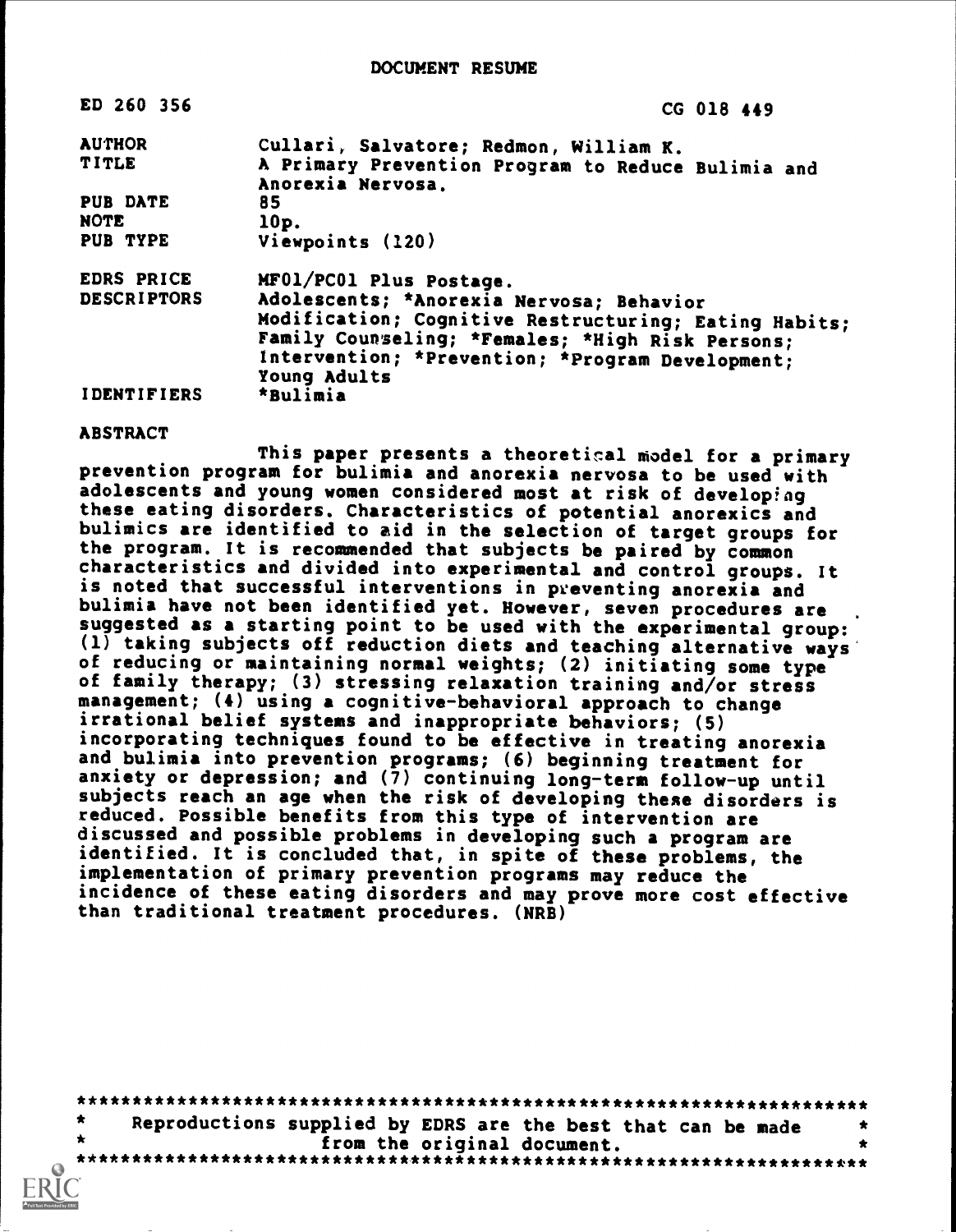$\bullet$ 

 $\bullet$ 

## A Primary Prevention Program To Reduce Bulimia and Anorexia Nervosa

Salvatore Cullari, ANOVA Research Associates, Inc.

William K. Redmon, West Virginia University

1945

...7 U.S. DEPARTMENT Of EDUCATION ...1" NATIONAL INSTITUTE Of EDUCATION EDUCATIONAL FIESCURCES INFORMATION

 $\frac{1}{2}$  This document has been reproduced as received from the person or organization originating it.

Minor changes have been made to improve teproduction quality

e fromts of view or opinions stated in this document do not necessarily represent official NIE position or policy

۰

\*\*PERMISSION TO REPRODUCE THIS MATERIAL HAS BEEN GRANTED BY Salvatore Cullari

TO THE EDUCATIONAL RESOURCES INFORMATION CENTER (ERIC)."

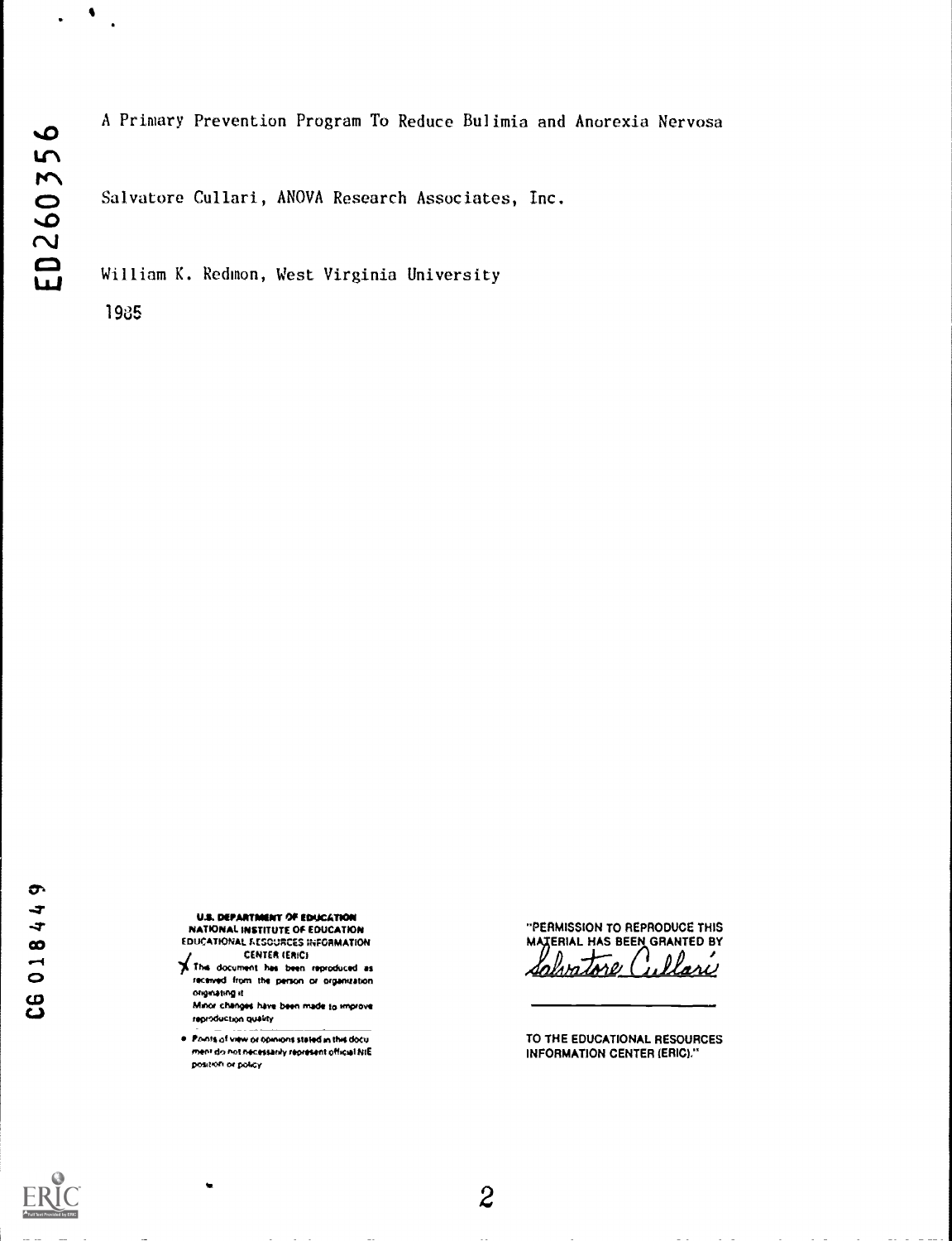## Abstract

Bulimia and anorexia nervosa are eating disorders that primarily affect women. Despite recent public and professional attention, the incidence of these disorders seems to be increasing. Since these are very difficult to treat and often cause irreversible side effects, the authors, as an adjunct to treatment, suggest implementation of programs designed to prevent their occurance. A theoretical model for a primary prevention program is presented, together with possible interventions. Despite some predictable problems associated with such programs, the authors believe they will reduce the incidence of these eating disorders, and in the long run will be more cost effective than traditional treatment prodcedures.

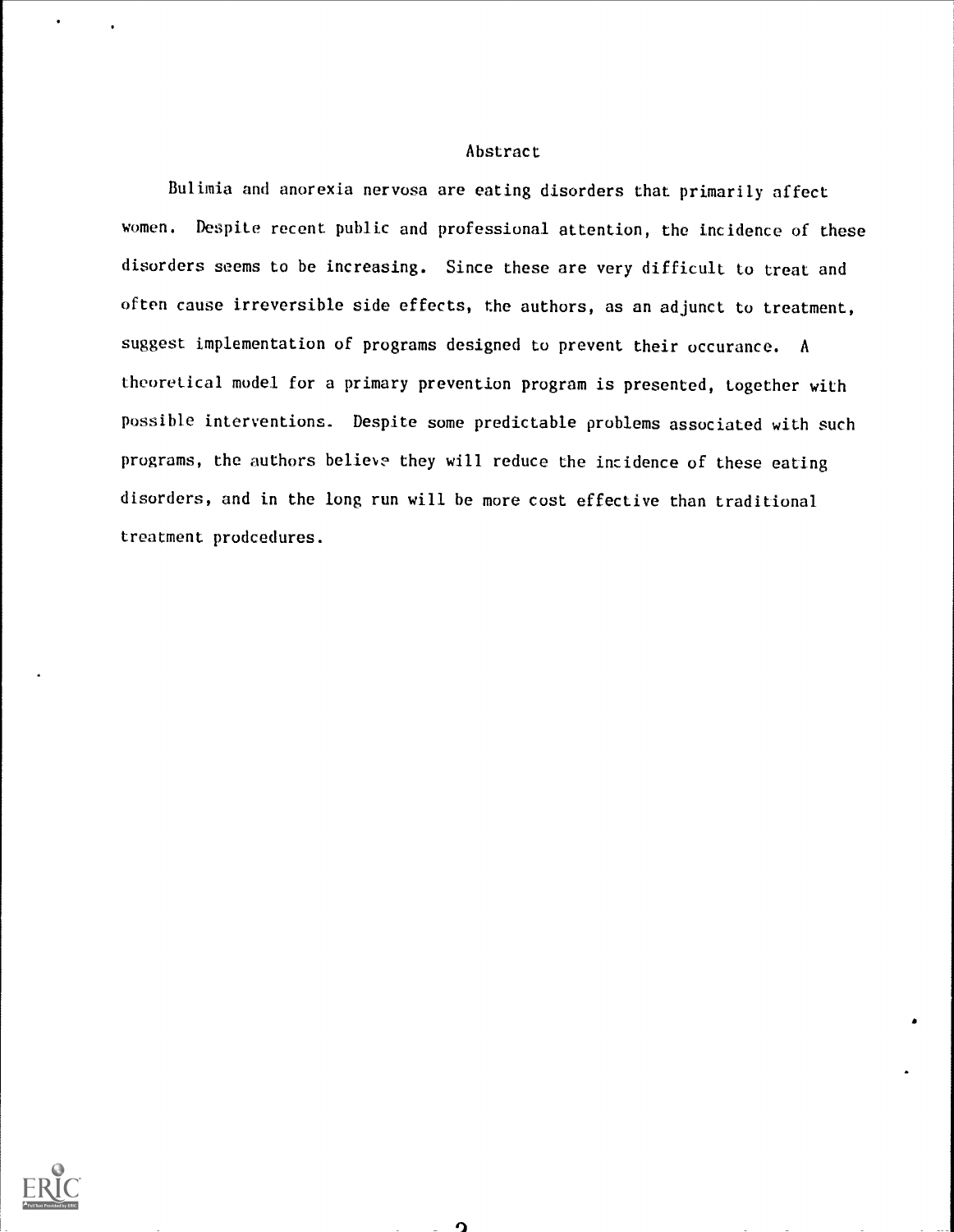A Primary Prevention Program To Reduce Bulimia and Anorexia Nervosa

Bulimia and anorexia nervosa are eating disorders that primarily affect women. Therapists who have dealt with these are well aware of how difficult they are to treat. Young women are often caught in the binge-purge cycle or starvation habit for years. Yet despite recent treatment and research efforts, the prevalence of these disorders seems to be increasing (Russell, 1979; Jones, Fox, Babigian, and Hutton, 1980; Maloney and Klykylo, 1983). In addition, the mortality rate for these ailments, either through suicide or physical deterioration is greater than all other psychiatric disturbances (American Psychiatric Association, 1980).

Since bulimia and anorexia are very difficult to treat, and because they can be associated with severe physical complications, this paper is an attempt to focus attention on a modality that has thus far received little professional consideration. Namely, the prevention of these disorders through early psychological intervention. It should be noted that this an exploratory paper since actual experimental manipulations are yet to be done. As the title indicates, the suggestions to be presented are theoretical in nature.

The eating disorders to be addressed are limited to bulimia and anorexia nervosa because these share some common characteristics, and possibly the same etiology. The terms bulimia and anorexia nervosa refer to these behaviors as defined by the Diagnostic and Statistical Manual of Mental Disorders (DSM-III, American Psychiatric Association, 1980). Binge eating (consumption of large amounts of food without purging or dieting), and obesity are not considered, even though some researchers feel that a similar mechanism is involvea in all of these behaviors. In addition, the target group will be limited to women since they make up approximately 90 percent of anorexics and bulimics.

The prevention of psychiatric disturbances is not a new idea. It can be

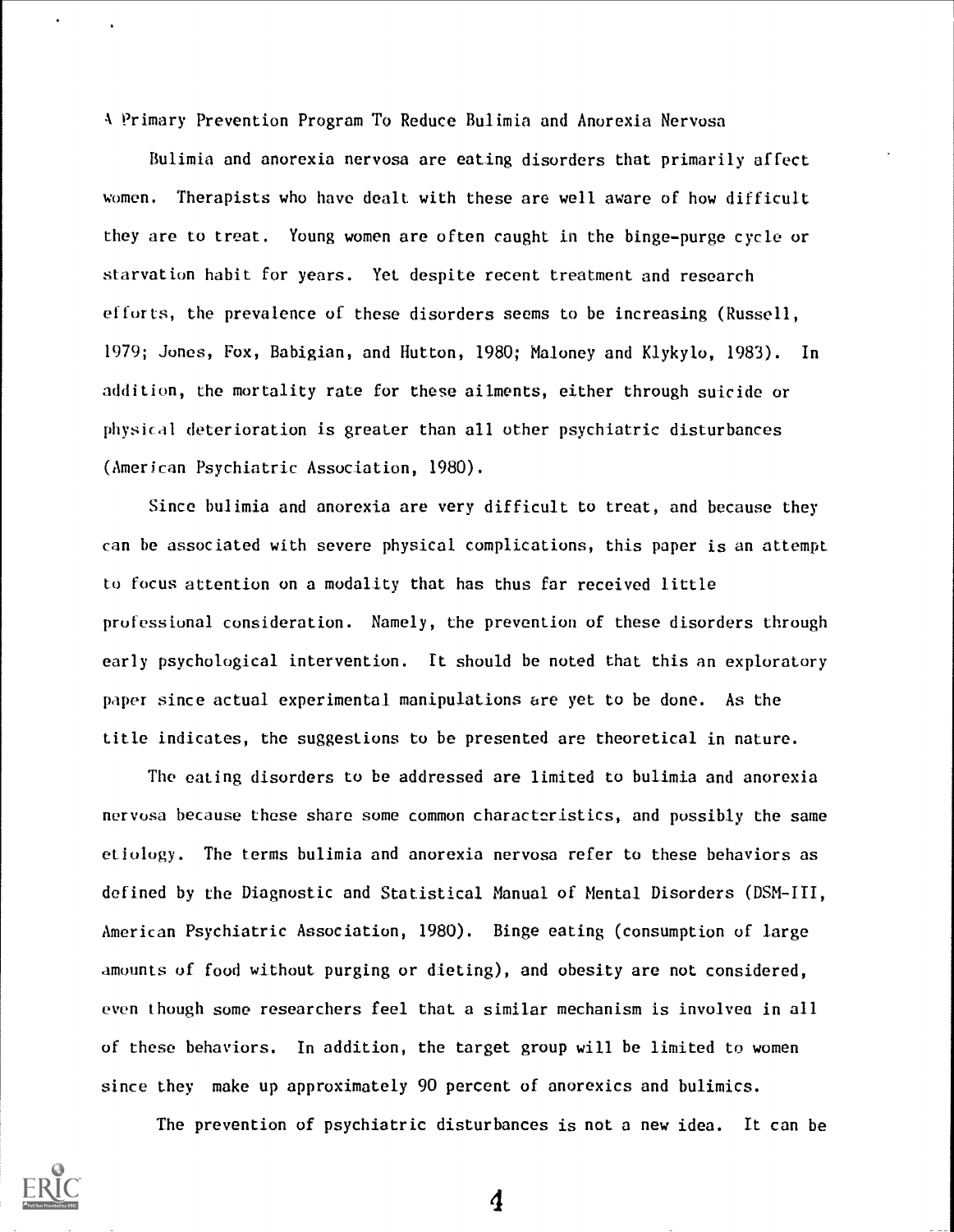traced back to at least the previous century, and like other psychological interventions, similar concepts can be found in ancient history (Watson, 1963). However, despite the recent community mental health movement, the use of preventative methods has never really caught on with mainstream mental health professionals. Recently, there seems to be a renaissance of prevention efforts in terms of government and professional interest (Heffernan and Albee, 1985), but it remains to be seen whether this develops into a major force in the field.

There are basically three types of preventive interventions: primary, secondary and tertiary. These three terms are typically translated into the common labels of prevention, treatment and rehabilitation. This paper limits itself to primary prevention, which deals with potential or predicted abnormal behaviors. Primary prevention can be defined as the reduction of the incidence of predicted disorders in the general population. Since the incidence of anorexia has been estimated as high as one in 200 females between the ages of 12 and 18 (Crisp, Palmer and Kulucy, 1976), and the incidence of bulimia was found to be between 4% and 13% among college populations (Johnson and Berndt, 1983), the prevention of these disorders seems to be a viable area for research.

One of the first steps involved in a primary prevention program is the selection of the target group. In some respects it might be ideal to treat the entire population in order to make sure that everyone who potentially may develop these disorders is treated. However this is not possible so selection of a population most "at risk" of developing these eating disorders is necessary. In order to help select this group, the following characteristics of potential subjects (based on recently published research) are identified.

The target group for anorexia nervosa would most likely be made up of white females between the ages of 12 and 18 coming from middle and upper class



 $\bullet$ 

 $\overline{5}$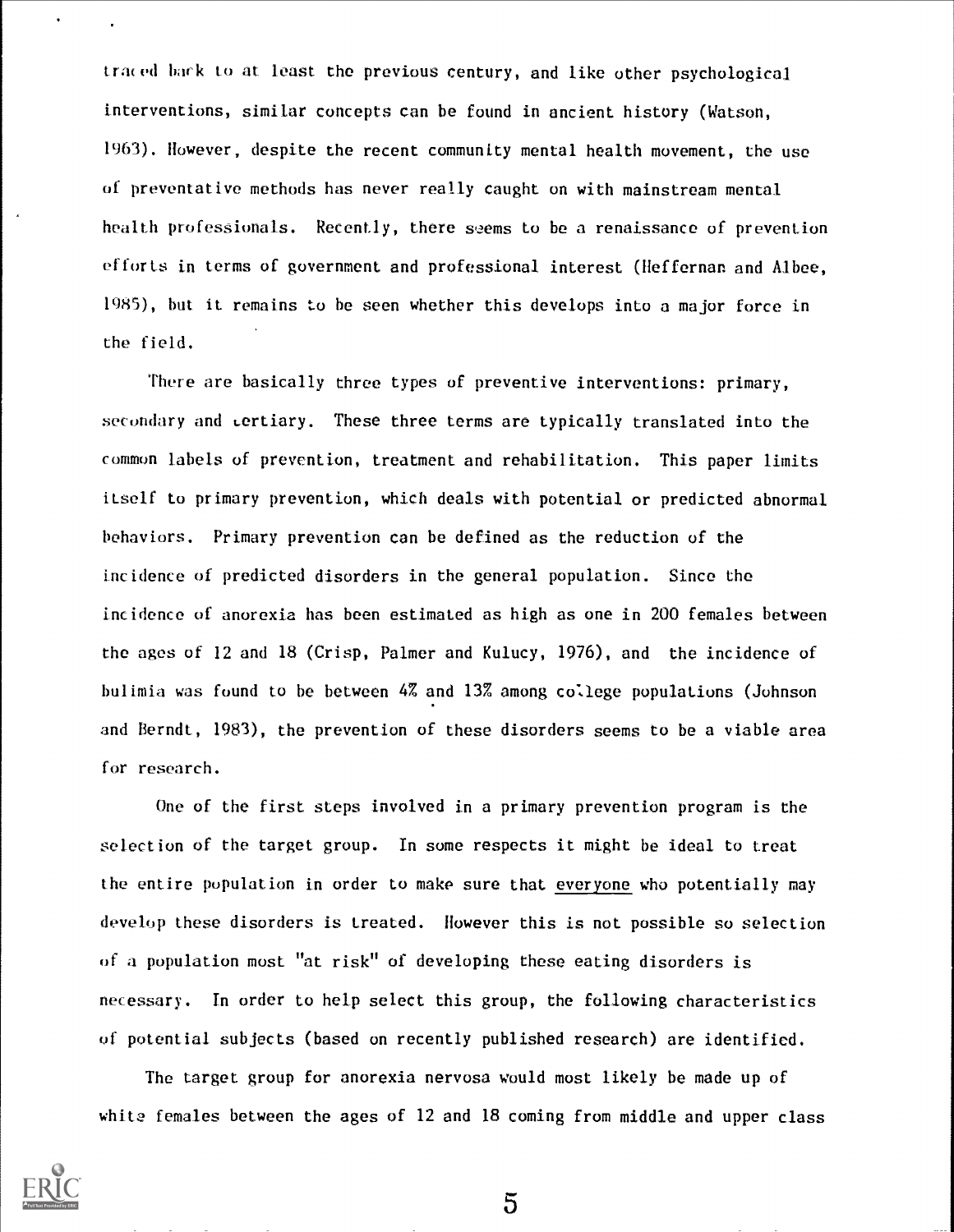backgrounds. This group would also have the following characteristics: 1) age span just prior to or shortly following puberty; 2) children whose mother or sisters have or had anorexia or other eating disorders; 3) children with a family history of affective disorders (e.g., depression or manic-depressive disorders); 4) children who are currently on a weight reduction diet: 5) children who currently binge-eat; 6) children who have ceased menstruating (since about 30% of anorexics do so prior to weight loss); 7) children who are not more than 10 to 20 percent above ideal weight; and 8), children who are morbidly afraid of gaining weight, or have a distorted body image. The target group may also include children with identified personality characteristics associated with with anorexia such as an obsessive-compulsive disorder.

The target group for bulimia shares many characteristics with the anorexic population. At risk children would most likely be made up of: 1) white middle and upper class girls between the ages of 14 and 20, and post-puberty; 2) children whose mother or sisters have or had other eating disorders; 3) children with a family history of affective disorders; 4) children who are currently on a restrictive diet; 5) children who currently binge-eat; 6) children with a history of being greater than 20 per cent above normal weight; and 7) children who are morbidly afraid of gaining weight, or have a distorted body image.

After selection of the target group, the next suggested step in this program is to match pairs of subjects which share common characteristics and then divide the subjects into a experimental and control group (Campbell and Stanley, 1966). The experimental group would of course receive the intervention, while the control group would not. Although some researchers may feel uneasy about not treating the control subjects, the lack of knowledge about the etiology of these disorders makes this crucial at this point in time. Thus a major emphasis of this prevention program should be to follow

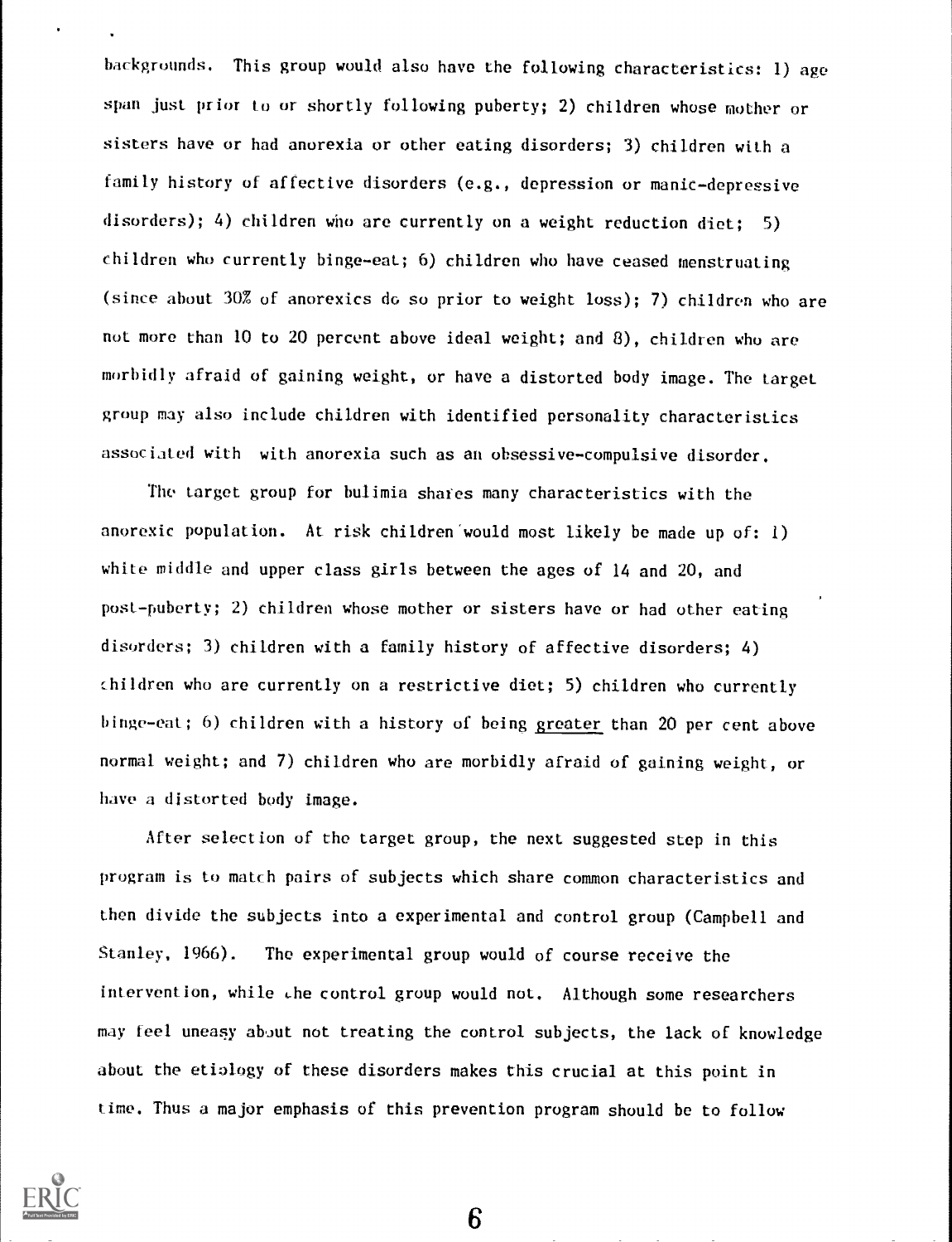both groups very closely in order to help identify the factors that lead to, or prevent these disorders.

In terms of intervention, it is not possible to say at this time what process will be most successful in preventing anorexia and bulimia. As noted above, a major goal of this program is to identify such information. However the following procedures are suggested as a starting point to be used with the experimental group, while the control group is followed vithcut intervention.

All subjects should be taken off reduction diets, and Caught alternative ways of reducing or maintaining normal weights. These may include  $exercises programs, proper nutrition training, or the use of permanent eating$ plans such as the Pritikin diet (Pritikin, 1981). Along with this, children should be taught realistic normal weight ranges fur their age or adolescent stage. Of course, large weight deviations either or above or below normal should be discouraged.

2) Some type of family therapy, may be helpful in order to deal with some of the conflicts that seem to be present between parents and children with eating disorders.

3) Some type of relaxation training and/or stress management is suggested as part of the intervention.

4) A cognitive-behavioral approach may be useful in order to change irrational belief systems and inappropriate behaviors.

5) Any type of orientation or technique that has been shown to be effective in treating anorexia and bulimia may also prove to be useful in preventing the disorders.

6) Treatment for anxiety or depression.

7) Lastly, long term follow-up should be maintained as long as feasible, possibly until the subjects are in their mid to late  $20's$ , when the risk of developing these disorders is reduced.



 $\ddot{\phantom{0}}$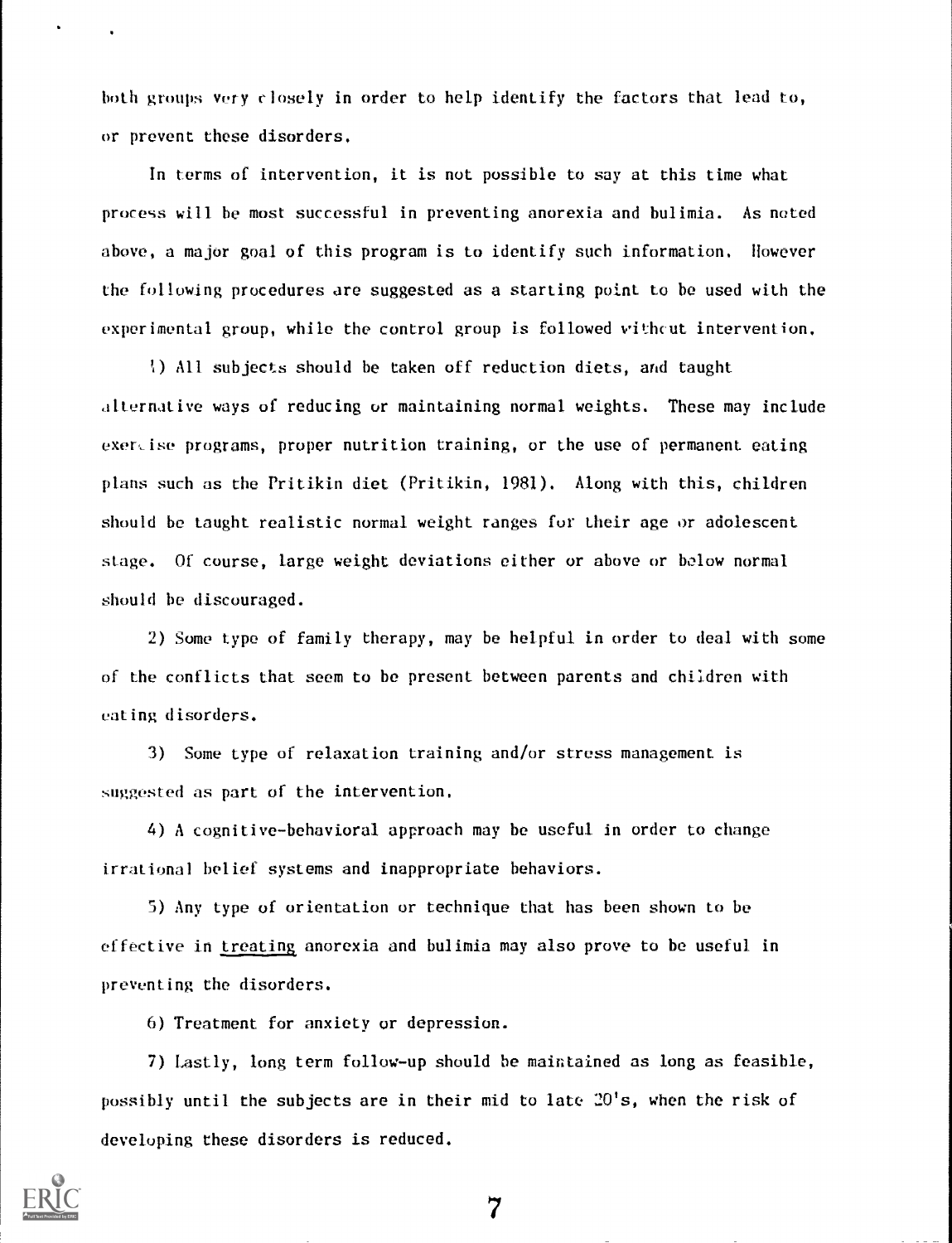Some of the possible benefits from this type of prevention program may include a reduced incidence rate for these eating disorders among the intervention group; some badly needed information concerning the etiology of these disorders, including whether some of the physical or psychiatric symptoms associated with them are their cause or their outcome; increased early identification of children who already have these disorders; possibly reduced severity of disorders (if they do develop in spite of the intervention); increased efficacy of future treatment; and other psychological problems or disorders may be identified and/or prevented as well.

The preceding may seem like a fairly promising representation of a primary prevention program. However, anyone who has ever run a similar program knows of the myriad of problems and setbacks that may be encountered. One of the first major stumbling blocks may be getting the necessary funds needed for implementation. It seems it is a lot easier to justify funds for treatment of actual disorders than it is to get money for the prevention of future disorders that may never actually occur. This is true despite the probability that in the lung run prevention programs are likely to be a great deal more cost-effective than treatment.

Another problem likely to be encountered is the selection of a proper experimental design to be used to evaluate the program. A major concern will be selecting the dependent measure. Although traditional experimental designs are often used in prevention studies, many problems are associated with tneir use. For example, the program may be effective in the sense that it has prevented further deterioration in the experimental group, but this difference is not likely to be noted using traditional statistical methods. Secondly, it may be argued that the intervention group should have a lower incidence of the disorder than the control group, but this leads to issues such as an

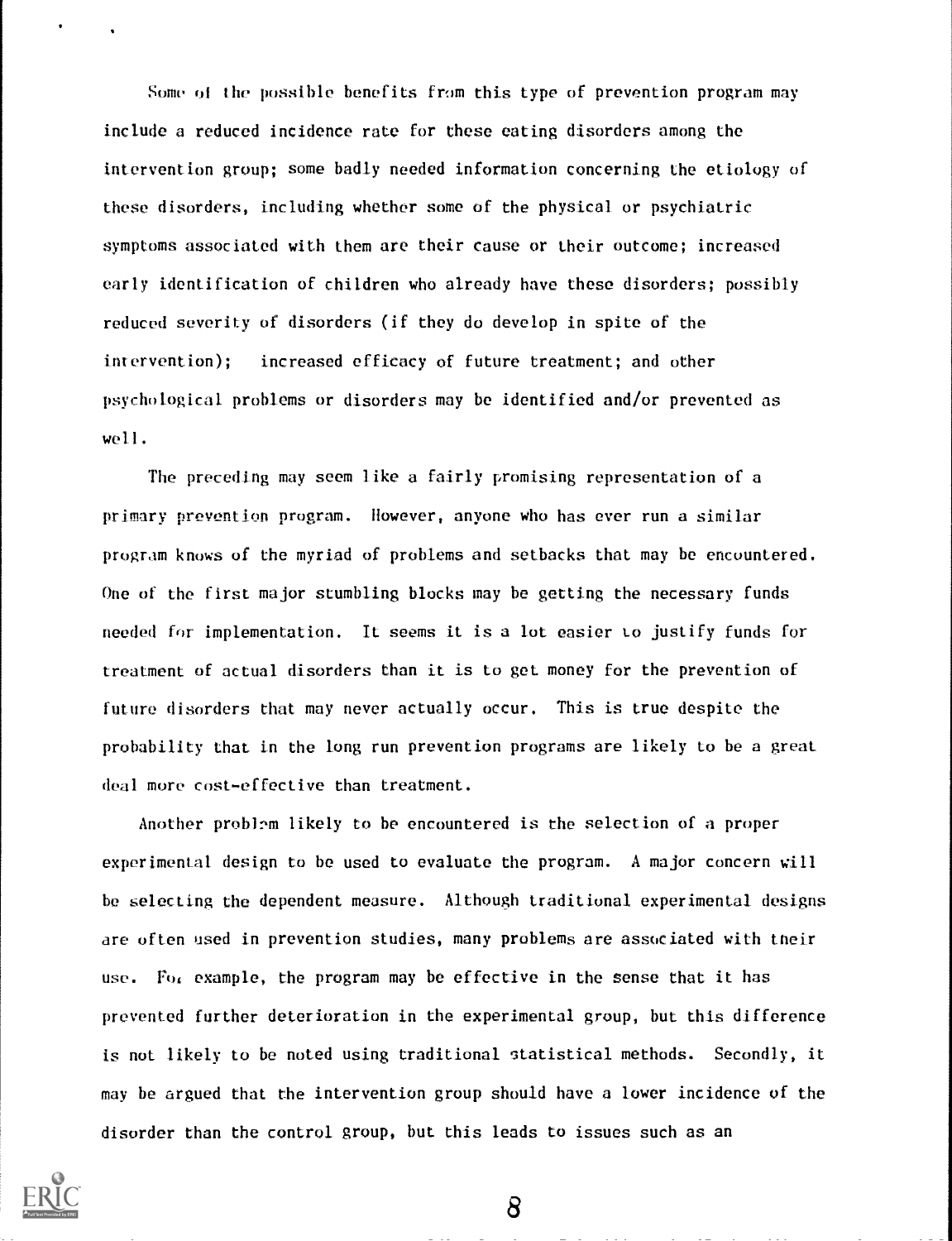appropriate follow up period, as we'l as providing evidence that the disorders would have occurred without intervention. In addition, a number of other factors make such long term studies very difficult to fund, carry out and complete.

Another problem which may surface is that the subject and family may he unwilling to cooperate with the treatment of a problem that has not yet occured. One reason for this is the stigma often attached to any type of psychological intervention, even if it is meant to prevent future disorders. Similarly, there is at least a slight chance that preventive interventions may actually lead to or cause the disorders that they are designed to prevent. In addition, the accurate identification of a target group likely to develop the disorders brings with it a multitude of problems which obviously is paramount to the success of the program. Further, there are infinite bureaucratic problems such as getting referrals, cooperation with other agencies, relying on others to carry out the interventions or follow-up procedures, and many other obstacles that may plague such an effort (for a more complete description of problems likely to be confronted in a prevention program, see Cullari, 1981).

Despite such potential problems, we firmly believe that a preventive approach to eating disorders such as bulimia and anorexia nervosa long overdue, and that it will prove effective in reducing the incidence of these problems. As has been stated previously, prevention is a challenge whose time has finally come, and hopefully will be accepted by the professionals in this field.